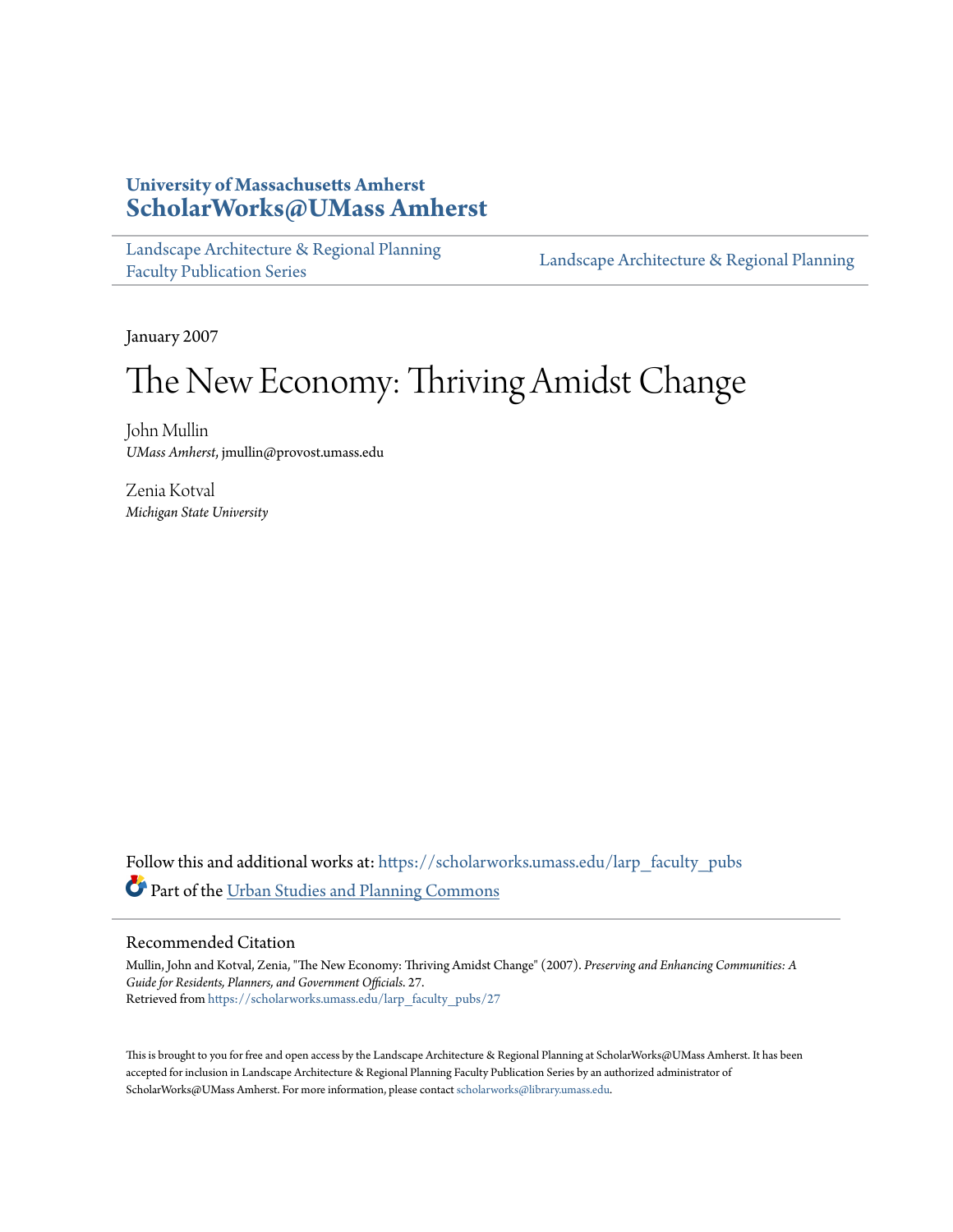# 13

### The New Economy *Thriving amidst Change*

Zenia Kotval and John R. Mullin

COMMUNITIES INCREASINGLY see their economic development goal as one of attracting<br>job-generating industrial development and face the need to develop a plan that will **NOMMUNITIES INCREASINGLY see their economic development goal as one of attracting** achieve this goal. Communities need to know a great deal to succeed at what has become a formidable task, and many have few resources to hire experienced planners to assist them. This chapter is intended to provide information to communities and others that may be embarking on just such planning. The consulting we have undertaken around the country has shown us firsthand the rapid changes that are taking place in the economy and how communities will need to be resourceful and creative if they are going to succeed at self-preservation while at the same time attracting new jobs.

The "New Economy" of the twenty-first century is different from the industrial economies of previous decades. Competition, consumer demand, and resource restructuring are all transforming the way business operates in today's highly competitive market. Emerging technologies, global markets, the changing role of government, and the redirection of public resources are just some of the forces affecting the way industry is transforming the nature of work. These emerging trends are increasingly influencing the way communities engage in industrial development. It is thus essential that anyone involved in local economic development have a firm grasp of how and where the marketplace is moving.

The first half of the chapter spells out the major trends that are dramatically changing the nature of the issues that communities need to be aware of. The second half takes readers through a step-by-step approach that communities can follow in this changed environment to develop an effective comprehensive economic development strategy.

#### **Major Trends in Community Economic Development**

As we shall see, many past truisms no longer hold, or at the very least must be modified in significant respects if communities are to succeed in the twenty-first century in their community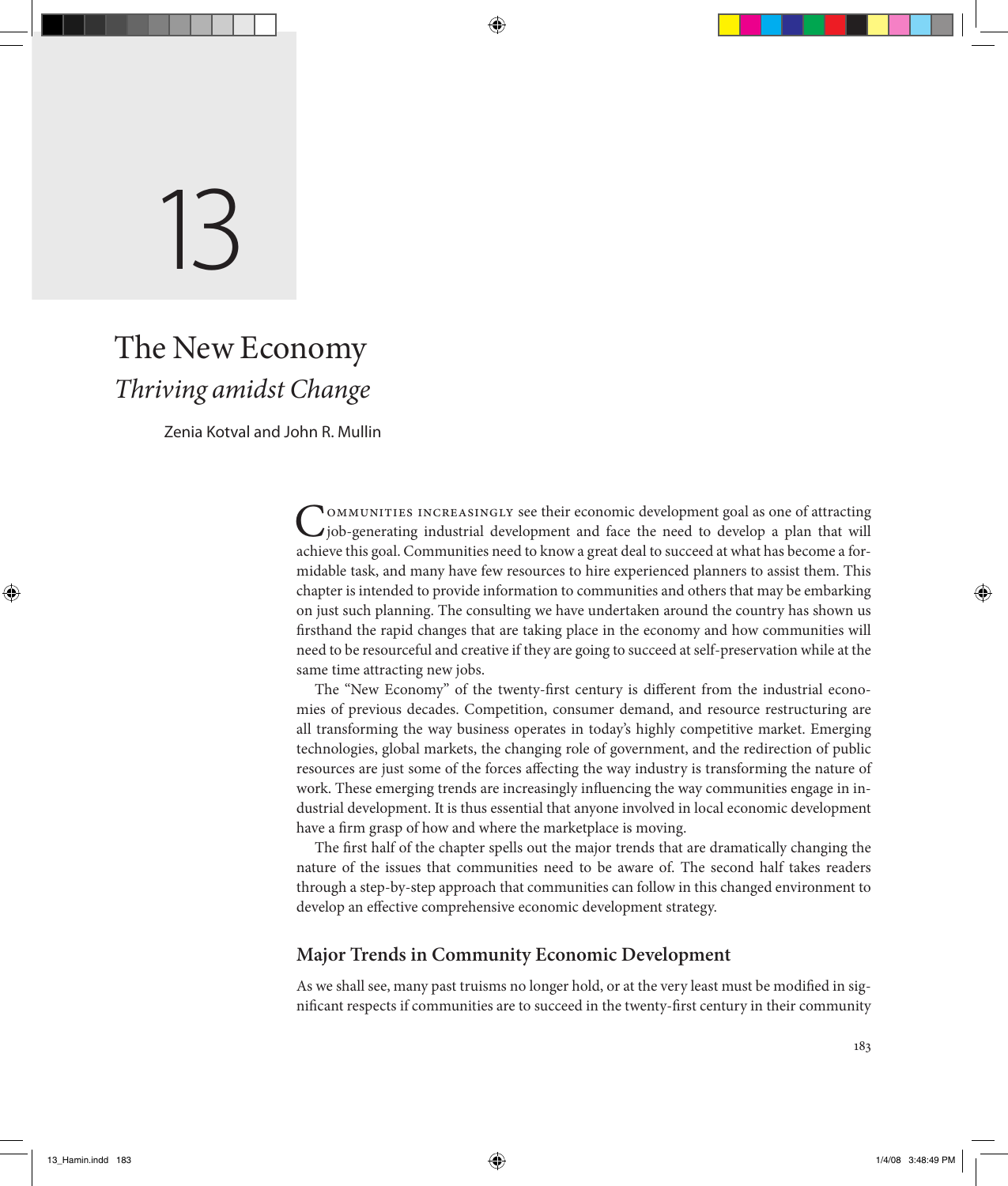economic development efforts. Increasingly, communities are discovering that they must adapt to the marketplace; they need to become more proactive in controlling how and where they stimulate development; they must show greater concern for providing the necessary ingredients for industry to succeed; and, their planning processes must increasingly reflect world events and the speed of change. The first half of this chapter outlines eight emerging trends concerning industrial development that we have noted over the past decades in our consulting practice and academic research and that are driving these changes in what communities need to do. The trends described here are not exhaustive nor will they be reflected in all parts of the country.

*(1) Land is not enough*. In community after community, local promotional efforts have followed the optimistic but misguided practice of signaling interest in promoting development and attracting businesses by doing little more than placing a prominent sign at the edge of town proclaiming something like "Maplewood Means Business: Industrial Land Available." And communities then wait and wait and wait. The land considered available for sale for industrial purposes may well consist of little more than the corner lot of the late farmer James's farm that is being sold by his heirs. Often such land lacks even the most basic infrastructure improvements: it has no water or sewer services, no easy access to highways, and no protective covenants. And such towns, as they wait, often puzzle over why the next great company is not being attracted to this land. Unfortunately, simply having land available is rarely enough in today's intensely competitive environment.

If a community is interested in attracting first-rate industrial development, then a group of basic requirements must be met. Far too often communities remain unaware of these requirements and thus fail to include them in their economic development planning. The typical industrial park needs 50 to 100 acres of land and should be within 15 minutes of a major highway and 30 minutes of an airport. In addition, the site must be environmentally clean, have water, sewer, and telecommunications infrastructure, and should be buffered from residential neighborhoods. Of the previously listed attributes, the absence of water and sewer systems represents perhaps the greatest barrier to success. Without such systems, a community is unlikely to succeed in attracting industrial development. Indeed, we know of one community offering industrial land without such

services where, ironically, the sign saying "We Mean Business" fell down long before any business tenant could be attracted.

*(2) Taxes are (not that) important*. When we first broke into economic development in the late 1960s, the planner's economic development toolkit was far less sophisticated than it is today. The common wisdom at that time was that low taxes were both necessary and sufficient to attract industrial firms. Although some truth remains to this rule of thumb, today most firms look beyond taxes to a series of other factors. Firms often place great emphasis, for example, on infrastructure improvements (i.e., upgraded water and sewer systems), the quality of schools, proximity to an airport, and the availability of a trained workforce. Amenities count when a community wishes to attract high-quality companies. Examples of the importance companies place on such amenities are by no means hard to find. Consider, for example, the case of the Pfizer Corporation. The Pfizer Corporation selected New London, Connecticut, as the site for its 2,000-employee research and development firm. Virtually all the many locations that Pfizer examined were able to offer the company tax/cost reduction packages. No sites other than New London, however, were able to offer the high quality-of-life factors desired by Pfizer employees. In fact, today, well after Pfizer's project is operational, Pfizer continues to recommend certain communities in the region for employee relocation largely because of their good schools and related lifestyle amenities. A second example illustrating the importance many companies place on quality-of-life factors concerns the decision of Cisco Industries Systems to locate in Boxboro, Massachusetts. Other cities and towns were willing to offer Cisco a much better financial package than the town of Boxboro could offer. And yet, again for quality-of-life reasons, the company selected this small town.

These examples should not be taken to suggest that taxes will never be important. Taxes continue to be a factor in many site decisions. Increasingly, however, other factors are equally, if not more, important. Failure to attend to them will leave communities poorly positioned to work out effective development plans.

*(3) Communities should devote their educational efforts to creating a strong K-12 educational infrastructure rather than focusing on generic workforce education*. We know of no company that is fully satisfied with the federal, state, local,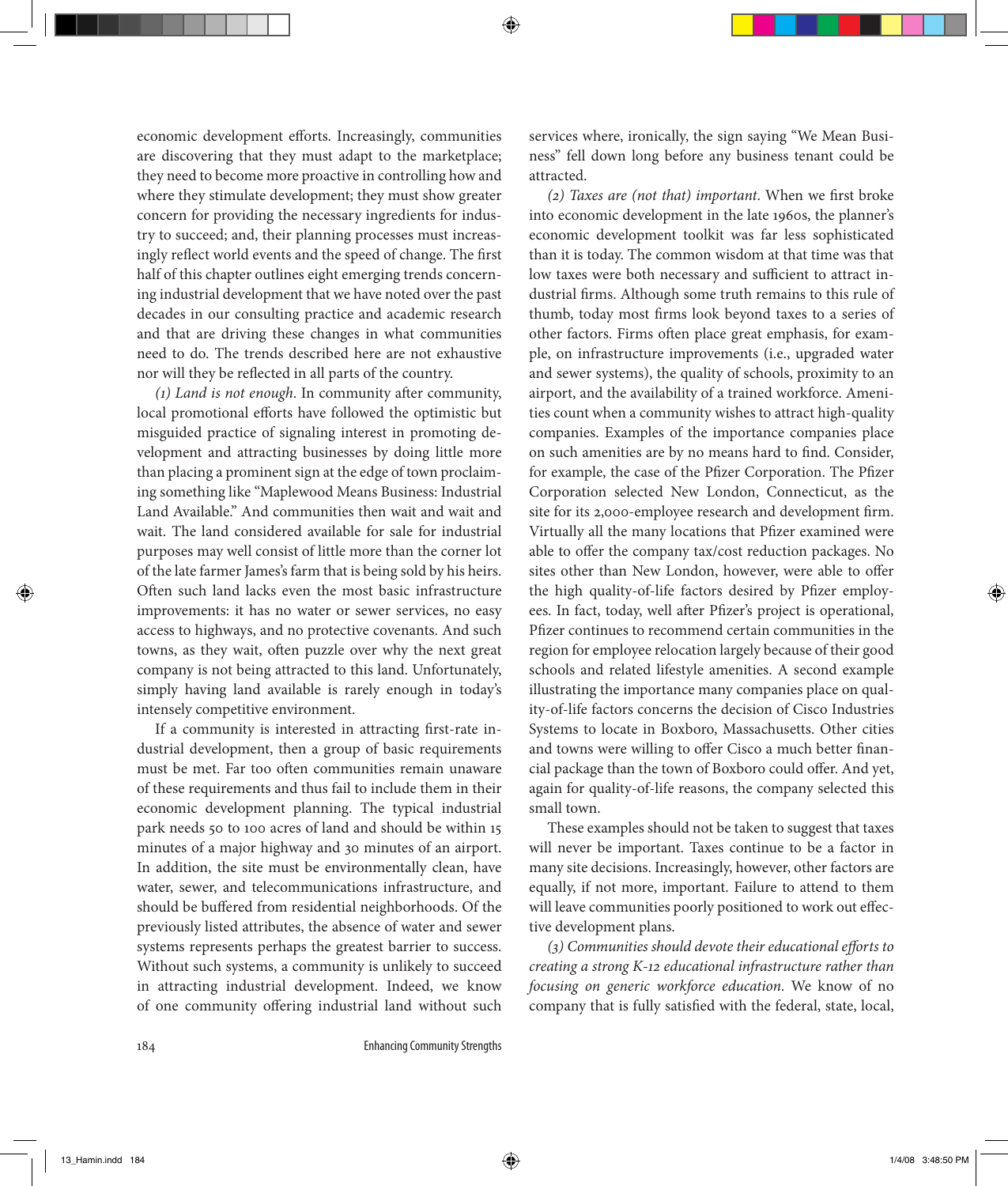nonprofit, or private sector programs available for workforce education. Although the efforts of the Private Industry Councils and Regional Employment Boards are to be applauded, the fact remains that worker training is often an "on-the-job" phenomena. More than ever, we hear from the private sector the mantra: "Just get us a worker with the basic skills and we will do the rest." We know of one company, for example, that has taken this approach to the ultimate: Taco Industries in Cranston, Rhode Island, brings in the Community College of Rhode Island to its plant floor and offers its workers a series of semester-long courses ranging from English as a Second Language to Basic Management to Geometry. This program has been remarkably successful.

Communities sometimes assume that in order to be competitive they should invest their dollars in workforce development training. Such a focus is unlikely to attract new industry, industry that often wishes to customize the training its workers will need. Instead communities need to be able to ensure prospective companies that the quality of basic K-12 education is strong and will continue to be so.

*(4) At the local level community colleges can sometimes be more important than major universities.* Major universities tend to be oriented to pure research, abstract analysis, and peer reviews, and often pay limited attention to meeting the technical job skill requirements of local industry. Community colleges are sometimes better able to adapt to local circumstances quickly and inexpensively and should be considered in community economic development planning. For example, Central Vermont Community College, located near Barre, the center of America's granite industry, was able to develop courses that assisted workers in this industry. In Leominster, Massachusetts, a pioneer plastics city, Mt. Wachusetts Community College developed courses for improving the skills of plastics workers. In Springfield, Massachusetts, the efforts of Springfield Technology Community College to create a fully wired industrial incubator were so successful that the college received the Economic Development Administration U.S. Department of Commerce's 2001 Excellence in Urban or Suburban Economic Development Award, as well as the International Economic Development Council's 2002 Excellence in Economic Development Award.

*(5) "Be Wired or Be Gone."* The telecommunications revolution is creating regional winners and losers, with rural and isolated small towns increasingly on the losing end. To date, many parts of the nation are not fiber-optically wired or lack broadband capabilities. Unfortunately, until connectivity is achieved, businesses in these communities will remain at a competitive disadvantage. The importance of connectivity is thrown into sharp relief by decisions where companies have chosen old mill sites that are wired over new sites that are not. We are also familiar with companies that have left regions because, as these companies grew, they needed modern telecommunications systems that were simply unavailable in the region where they were located. These trends, troubling as they might be, indicate that richer communities will gain and the poorer ones will continue to suffer.

*(6) Zoning issues are becoming increasingly complex*. Communities that have taken the first steps toward developing strong master plans and contemporary zoning bylaws or ordinances are often better prepared than others to attract industrial development. However, from an economic development perspective, there are several trends in master planning or zoning practices that communities should know can work against effective economic development. First, too many communities are failing to select the best possible parcels for industrial, office, or service use. We jokingly use the formula GL = IL to refer to the approach of too many communities whereby they equate Industrial Land with Garbage (or worthless) Land. Too often, communities first designate lands for residential use, then for commercial use, then for open space/agriculture, and only lastly for industry. We know of one relatively prosperous community that once zoned more than 700 acres for industrial use. Yet, after a careful examination of the parcels, we determined that fewer than 10 percent of them were actually developable. The key point here is quite simple: communities that are serious about recruiting industry must be able to find land that meets the needs of industry. Second, in addition to the failure to select appropriate sites for industry, too many communities add further barriers by allowing for industry only under special permit or exception provisions. Only if the owners can meet certain infrastructure, traffic, fiscal, and environmental considerations and also considerations of community character protection is the company allowed to build.

Special permits or exceptions should be used with great caution. Such restrictive provisions can clearly be needed in special circumstances, yet they can become an obstacle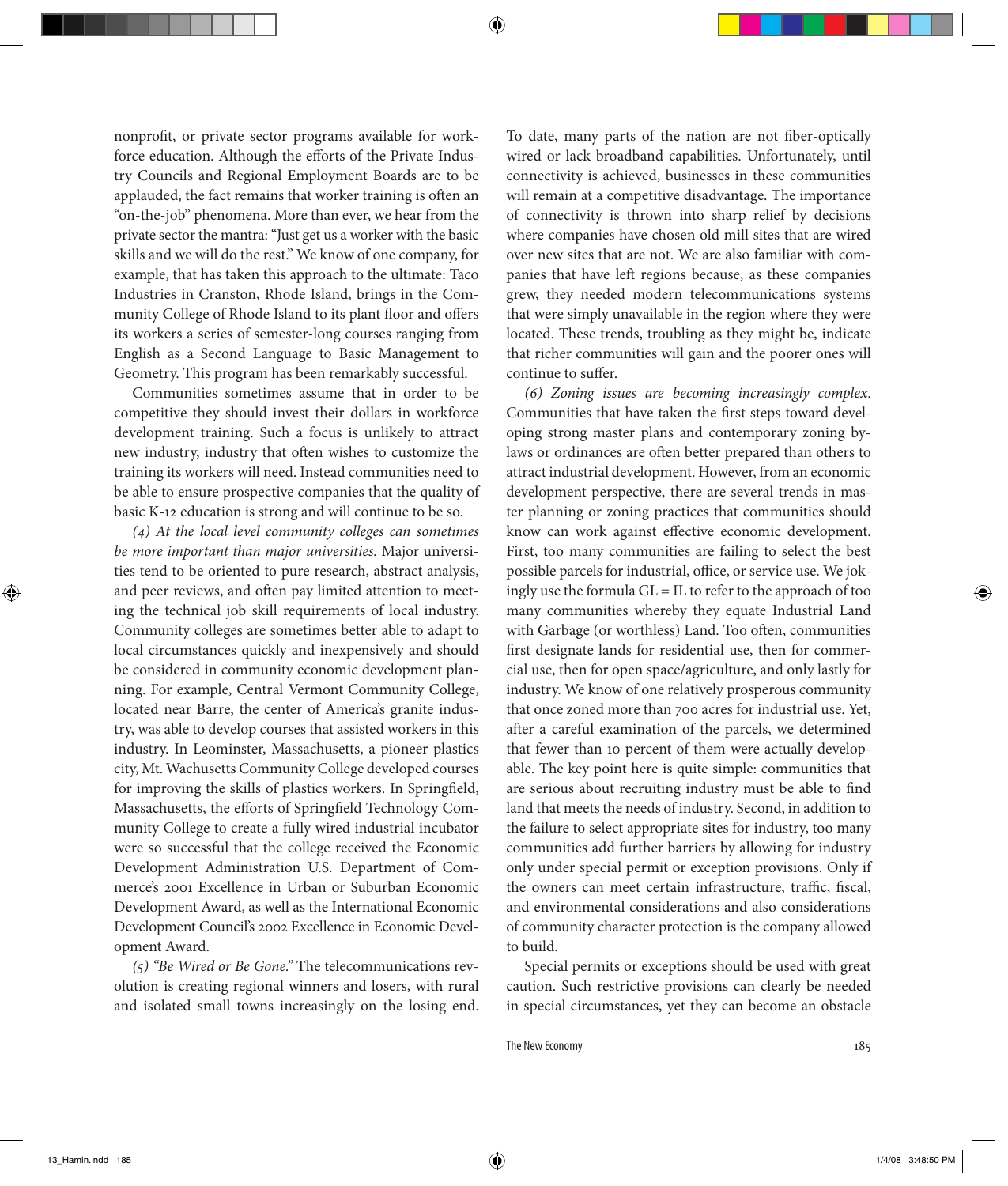to economic development when they become a condition of building in all instances. Moreover, given that industry leaders often want to build rapidly, they frequently avoid those communities that have set up politically difficult or time-consuming processes. Third, company leaders often want some guarantees concerning the sorts of neighboring uses allowable. The "tinkering" with established industrial zoning must be done with great care. Developers often want to ensure the quality of their investment. Thus, attempts to change zoning once companies have invested are generally viewed negatively by those companies. For example, we worked in one community that housed one of New England's best-planned industrial/office parks. Last year, despite our recommendation, the planner recommended changing a key parcel to retail. That parcel now houses a 110,000 square-foot Stop and Shop Supermarket whose retail function does not mesh well with the existing industrial uses. Because of cases like this, we increasingly see developers placing restrictive covenants on their deeds and insisting that nearby properties also be subject to such restrictions. In summary, our work has indicated the benefits of fixed zoning combined with strong performance measures and the use of covenants. Such procedures hold the potential for all parties to win.

*(7) Sustainable development is becoming increasingly important*. We are now beginning to see some small-scale examples of sound, sustainable economic development practices. Often these are occurring without a great deal of fanfare and with limited attention to the potential they represent. Firms are beginning to pick up on these practices because they are beginning to see that through such practices they may be able to save money, speed up processes, and at the same time act as good neighbors. A focus on sustainable development is most likely to be seen in areas where there are industrial clusters or locations where it can easily happen. If sustainable development takes time or is difficult to introduce, then it is likely not to be pursued. Of all of the trends we have noted, this is perhaps the least obvious at present. Nonetheless, we expect more in the future.

*(8) Finally, Economic Development and Industrial Corporations (EDIC) are increasingly important*. In the past communities too often have completed their planning and zoning and have then simply sat back and waited for development to occur. Yet when development did take place, communities were often disappointed in the result.

The company that came to town failed to live up to the community's expectations. Instead of attracting a high-end quality mall, the town might only attract a low-end, cheaply built strip mall facility. Or, instead of a major manufacturer providing good high-paying jobs, a warehouse might come to town.

To avoid such outcomes many communities have begun creating Economic Development and Industrial Corporations or EDICs. Such corporations typically purchase or control key parcels and then aggressively pursue the "right type" of company for the town. Through the efforts of an EDIC, the ambitious goals of a master plan and zoning can more easily be met. Such an approach has often worked quite well. Consider Gloucester, Massachusetts, for example. The city is home to one of the East Coast's largest fishing fleets. For this reason, it has in the past attracted extensive "flash freezing" and warehousing facilities. Such companies typically pay low wages. The goal of Gloucester's mayor was to attract a more diversified base that would build on Greater Boston's high technology base and provide higher-wage jobs. Unfortunately, though, each time an industrial parcel came up for sale, the existing fishing firms that provided only low-wage jobs were able to quickly purchase the land. To overcome the problem of municipalities being unable to move quickly, the mayor helped to organize an EDIC. Once that was in place, when a 100-acre parcel came up for sale, the EDIC immediately purchased it. Today, this parcel in Gloucester is home to a fully diversified high technology office park.

As this example suggests, it is rare when there is a direct match between the availability of land and the right type of company. An extended period of time is often needed to bring the two together. Clearly, an EDIC can help in this regard. Because speed of change in our industrial base is increasing, such an approach is becoming all the more important. In our 30 years as economic development planners, we have seen Greater Boston shed industries (i.e., textiles, shoes, defense equipment), gain new ones (electronics, computer manufacturing) only to shed them and, more recently, embrace software, biotechnology, and genetic research. All of this in a relatively brief three decades! At the same time, with the rise of the European Union and NAFTA, competition is clearly global. We, as economic development planners, will have to accept more "value heavy/weight light" manufacturing and an increase in the service-based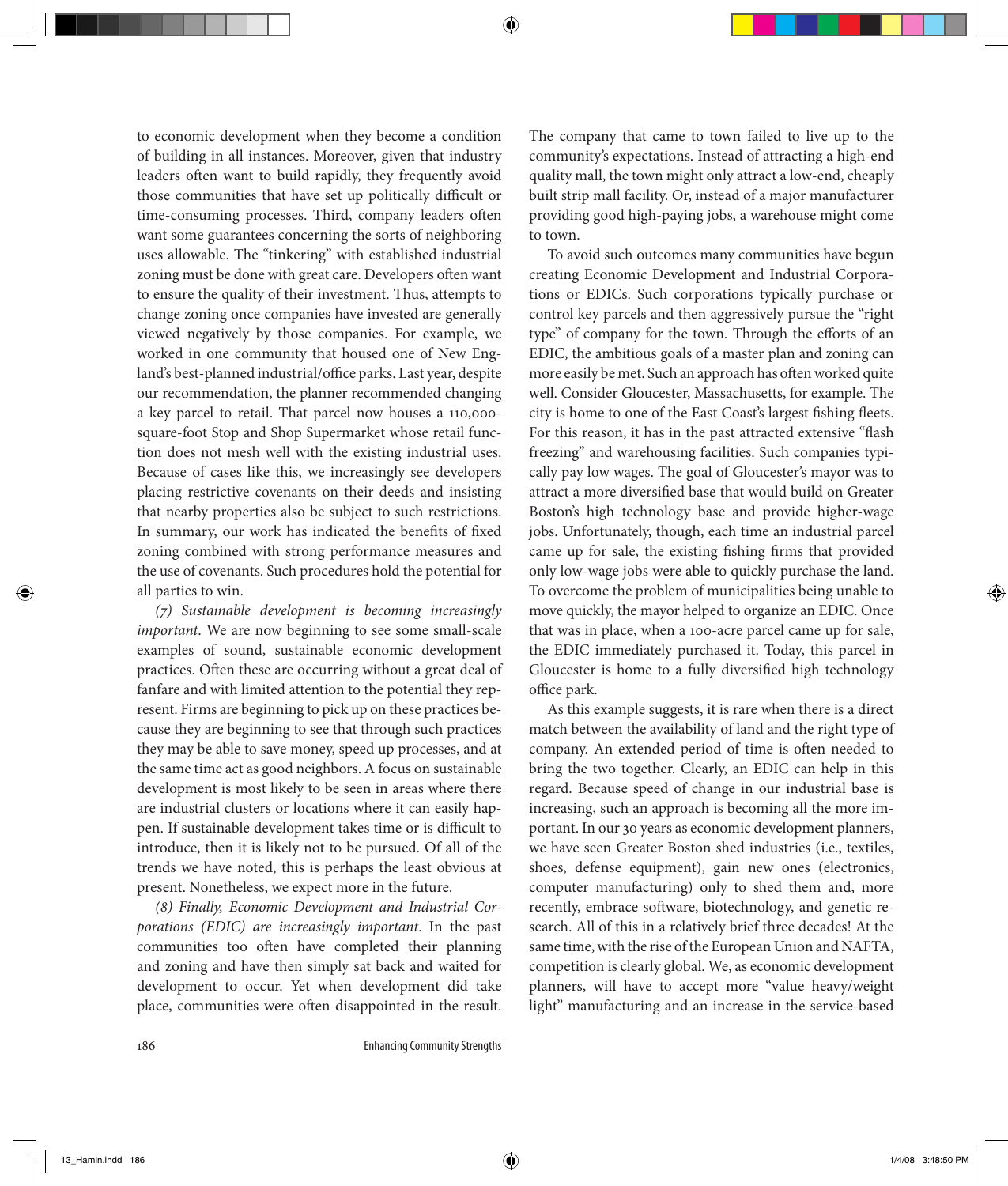economy. Our communities will have to be vigilant in terms of ensuring that they are prepared for the next wave.

Not all of the eight trends described above will be found in all parts of the country, and not all of them will occur simultaneously. However, it is increasingly clear that the industrial future will require communities to be vigilant, flexible, and prepared. The changes that are taking place are likely to be chaotic, nerve racking, and, at the same time, quite exciting. Communities will need to plan or they are likely to find that in the future they will be "planned upon." In addition, local economic development practitioners will no longer be able look to the federal government for resources. Communities will increasingly need to forge new partnerships with the private sector and pay closer attention to the needs of the business community. There will be an increasing need to focus on "quality"—quality jobs, quality infrastructure, quality labor force, and quality living environment rather than on traditional bricks-and-mortar development.

The first step toward coping with the new economy will entail communities becoming aware of and knowledgeable about emerging trends that will impact the way that business will be done in the region in the coming years. We recommend communities undertake a comprehensive economic development strategy. Throughout the remainder of this chapter we outline in detail the steps that a community can take to design such a strategy that is attentive to all of the trends we have described.

#### **A Comprehensive Economic Development Strategy**

A comprehensive economic development strategy (CEDS) describes the problems, needs, potentials, and resources of the area; presents the community's visions and goals; sets the strategic direction for the action plan; establishes priorities and projects for implementation; and outlines standards for annual evaluation and update of the process.

Preparing a CEDS document can take much of a community's time and energy. From the very outset the organizing and staffing needs should be understood. A critical part of organizing the approach is the establishment of a CEDS committee. This committee ideally includes people from the public, private, and nonprofit sectors. We suggest inviting the political leaders, representatives from economic

development and business organizations, representatives of the employment and training sectors, and other health, education, social service, professional, and special interest groups.

Once such a committee is formed, its first order of business should be: defining the working relationships with other local, regional, and state institutions; ensuring that adequate staff resources are available; and adopting a committee work program that defines tasks, sets responsibilities, and establishes timelines and uses subcommittees when necessary to accomplish the work program. There are four strategic components of the CEDS to answer these four questions:

- where do we stand now?
- what does the region want to achieve?
- how do we get there?
- how are we doing toward achieving the goals?

#### Analysis of the Region and the Community (Where Do We Stand Now?)

The economic planning and development process begins with an analysis of trends across the region. It is essential that communities be able to identify those companies that are currently being formed, expanding, leaving, or downsizing. We believe that a regional as opposed to community focus is key because the United States has become a nation of commuters. Local companies can no longer promise local jobs for local folks. It is also critical that communities interview a cross-section of companies (e.g, large, medium, small, manufacturing, service, locally owned, nationally owned) now in their area to determine their long-term prospects within the region. Such a regional analysis should include summaries of:

- The state of the regional economy (strengths and weaknesses);
- External trends and forces (opportunities and threats);
- Partners for economic development; and
- Resources for economic development.

Once the trend assessment has been completed, we generally urge communities to assess their current economic assets. These will include the workforce, land use and zoning, infrastructure, business climate, and entrepreneurial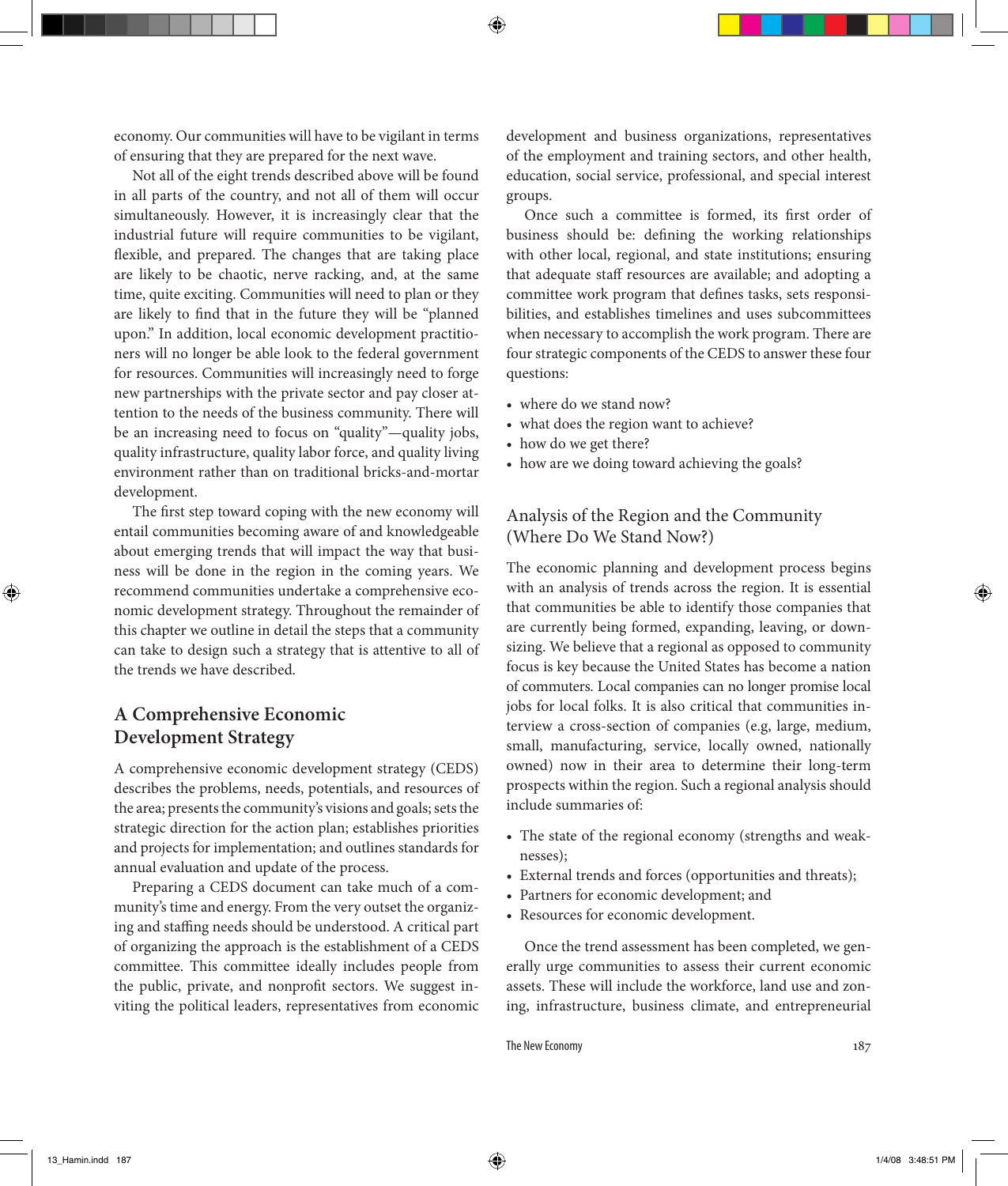atmosphere. In terms of the workforce, it is important to identify ages, skills, stability, and availability.

Such an infrastructure audit should include an examination of the distribution systems and their capacity. The audit must also include an examination of sewer and waste disposal, water supply, highways, gas, electricity, and telecommunications capabilities. Several issues need to be addressed here. The first relates to the condition of the utility systems. In terms of water, will there be a sufficient supply as the community grows? In terms of highways, is there capacity such that there will be no change in the level of service? In many states, if there is a decline in the level of service along a highway, it must be corrected by the community or the developer. In terms of gas and electricity, is there enough capacity to ensure a steady supply? Finally, in terms of telecommunications, if communities do not have the latest technologies then, simply stated, those communities will not be able to compete.

Furthermore, one needs to examine the relationship between a region's larger and smaller firms. Local economies that are dominated by one industry remain precarious. We often urge communities to ensure that their industries are integrated as extensively as possible. Finally, the inventory must examine the region's entrepreneurial climate. The importance of this is that companies formed by local residents tend to stay local. They tend to buy local, finance local, and support local causes. We urge communities to look at the types of companies being formed, the patents and licenses being granted for the community, and the buying practices of the larger companies. By so doing, a community will have a snapshot of the local economic climate.

#### A Vision Statement (What Does the Region Want to Achieve?)

A vision statement is a positive and practical future image of the area in ten to twenty years. Such a statement should convey a sense of meaning and purpose, a sense of values and cultural heritage, a sense of place and community character, a sense of leadership and civic participation, and, above all, a sense of hope and enthusiasm.

Increasingly, communities are developing visions of what they want to be like as they grow, prosper, and change. Community vision statements have become popular, we believe, for four reasons. First, given the speed and pace of

change, citizens want to have the sense of security within their own communities that is provided by a vision statement. Second, residents are investing more and more of their private capital into their own homes and are strongly interested in protecting and enhancing their properties. Third, the sense of direction provided to businesses by their vision statements has trickled into the public sector and is leading to more communities adopting this approach. Indeed, business has long practiced visioning as a means of creating clarity of purpose. Finally, a publicly approved and "bought in" vision of the future provides elected officials, board members, and residents a roadmap of where a community is and what it desires to become.

How does a community begin to prepare a vision for itself and then turn this vision into a statement that reflects its values and direction? There is no single approach. At the very least, the vision needs to be based on current trends that place the community in a global, national, state, and regional context. Many communities carry out a series of studies or investigations to gather the relevant information. A first study might gather concise facts about factors that are influencing the community. A second study might survey local values. Ideally, such a survey will be professionally prepared and broadly disseminated. It should be drafted, tested, reviewed, and sent to every household. We have had great success in obtaining the assistance of local colleges and regional planning agencies in writing these survey instruments. Community leaders should expect that the findings will be challenged. Over the past five years, we have noted at least five instances where the findings ran counter to popular perceptions and the results therefore generated extensive and heated debate! A third study might include a visual character survey. This survey, using photographs and, frequently, models, is designed to determine how residents feel about how the physical form of the community is emerging.

Once these studies have been completed and digested by the committee, we urge the community to call a town-wide charette or workshop to prepare the town's vision. Workshops of this sort have been most effective when up to one hundred people come to the session. An excellent facilitator will be needed to make the session a success. The purpose of the charette is to identify the community's strengths, weaknesses, opportunities, and threats, to identify the community's core values, and to draft the statement. The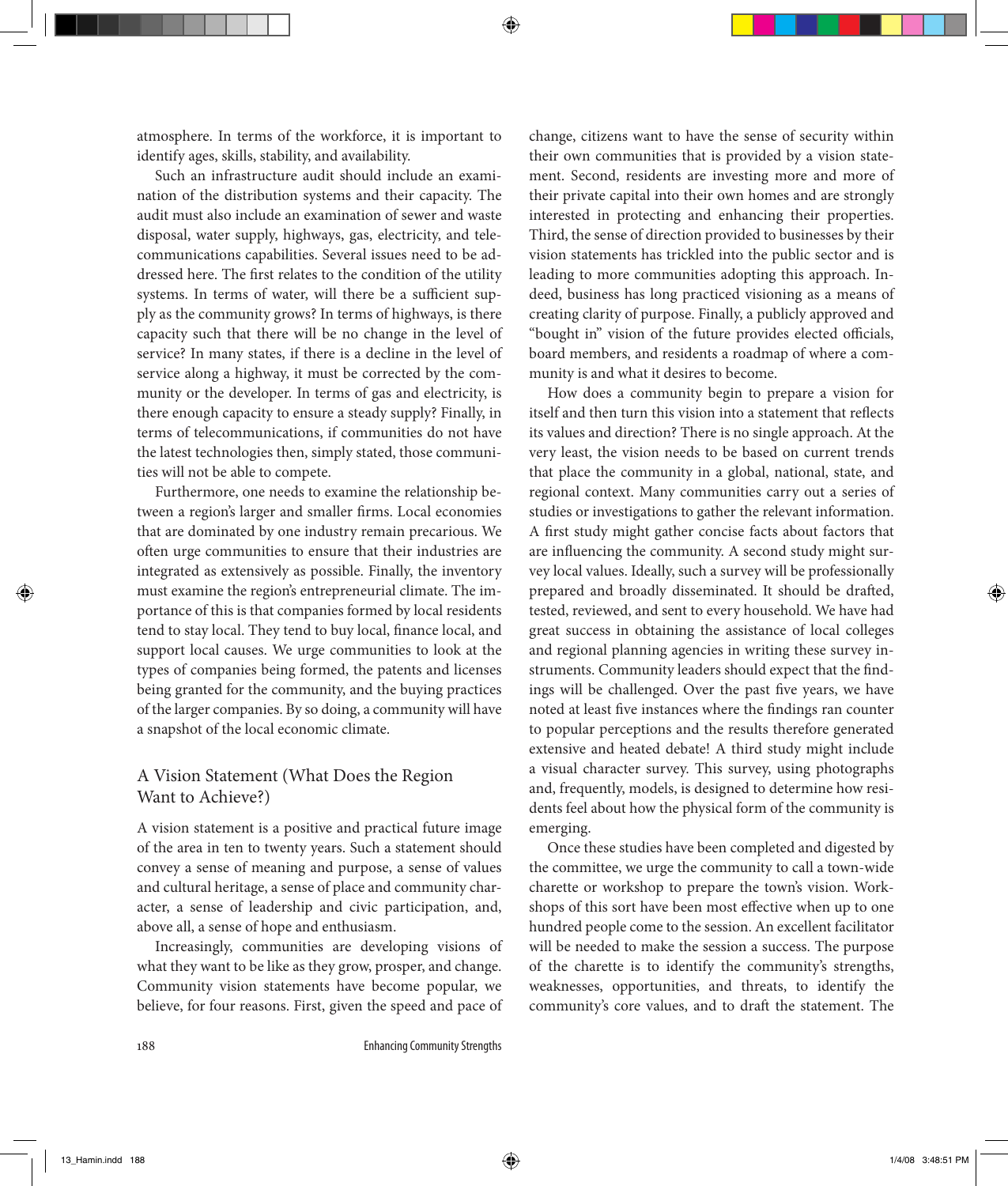#### **Economic Development Excerpt from the Billerica, Massachusetts, Master Plan Document**

The Town of Billerica is a regional employment center within a suburban community. Commerce and industry account for nearly 24 percent of the assessed value of the community. In pursuit of a balance between economic vitality and the quality of life, the following goals with associated objectives and expected results were developed:

*Goal 1: The Town of Billerica should continue to attract new business to maintain a stable tax base. The diversity of the businesses is key to surviving fluctuations in the economy. Targeted new businesses should be in keeping with the character of the Town.*

Objective A: The Town should develop a list of the businesses that are located in Town including information regarding type of business, type of employees, expansion potential, site requirements, etc.

*Expected Results:* A comprehensive list of local businesses would be developed. This list will assist the Town in learning about the existing market and be a valuable resource when the Town and/or realtors want to attract businesses to locate in Billerica.

Objective B: The Town should develop a list of the type of businesses that it would like to attract.

*Expected Results:* The Town will develop a list of the types of businesses that it would like to attract.

*Goal 2: The Town of Billerica must work with the existing business community to maintain the Town's economic vitality. Established businesses should be encouraged to grow in Billerica, creating jobs and capital investment for the local community and for the region. Strong public-private partnerships are essential to economic stability.*

Objective A: The Town should schedule company tours with local businesses.

*Expected Results:* The Town will schedule tours regularly with local businesses, i.e., one or two per month.

Objective B: The Town should explore the possibility of tax incentives for expanding local businesses.

*Expected Results:* If appropriate, the Town will provide tax incentives for expanding local businesses.

Objective C: The Town should explore the possibility of a small business loan pool to assist small businesses that create or retain jobs as they expand.

*Expected Results:* If appropriate, the Town will create a small business loan pool to assist small businesses that create or retain jobs as they expand.

*Goal 3: The Town of Billerica's economic development policy should seek to create and retain good jobs for Billerica residents, and to promote job opportunities in local businesses to the residents.*

Objective A: The Town should work through the School Department to prepare students for the requirements of local jobs.

*Expected Results:* The Town and the School Department will, together with local businesses, prepare students for work in the local workforce.

Objective B: The Town should work through the School Department to promote job opportunities in local businesses to residents.

*Expected Results*: A working relationship between the Town, the School Department, and local businesses will be developed to promote local job opportunities to residents.

Objective C: The Town should ensure that there are a variety of housing types available to future workers of all levels.

*Expected Results:* A variety of housing types will be developed and available in Billerica.

*Goal 4: Recognizing that the retail shops help to define the character of the community, the Town of Billerica should encourage the growth of small shops within existing retail space, rather than focusing on the large users. Shops, and the goods and services they render, should be in keeping with the character of the Town.*

Objective A: The Town should schedule company tours with local retail shops to determine if there is anything that the Town can do to help the businesses succeed.

*Expected Results:* The Town will schedule tours regularly with local retail shops, i.e., one or two per month.

Objective B: The Town should work with the local Chamber of Commerce and the State to develop a list of the retail businesses that are already located in Town including information regarding type of business, type of employees, expansion potential, site requirements, etc.

*Expected Results:* The Town will have a better understanding of its retail businesses and what they need to grow and be successful.

Objective C: The Town should explore the possibility of a small business loan pool to assist small retail businesses that create or retain jobs as they expand.

*Expected Results:* If appropriate, the Town will create a small business loan pool to assist small retail businesses that create or retain jobs as they expand.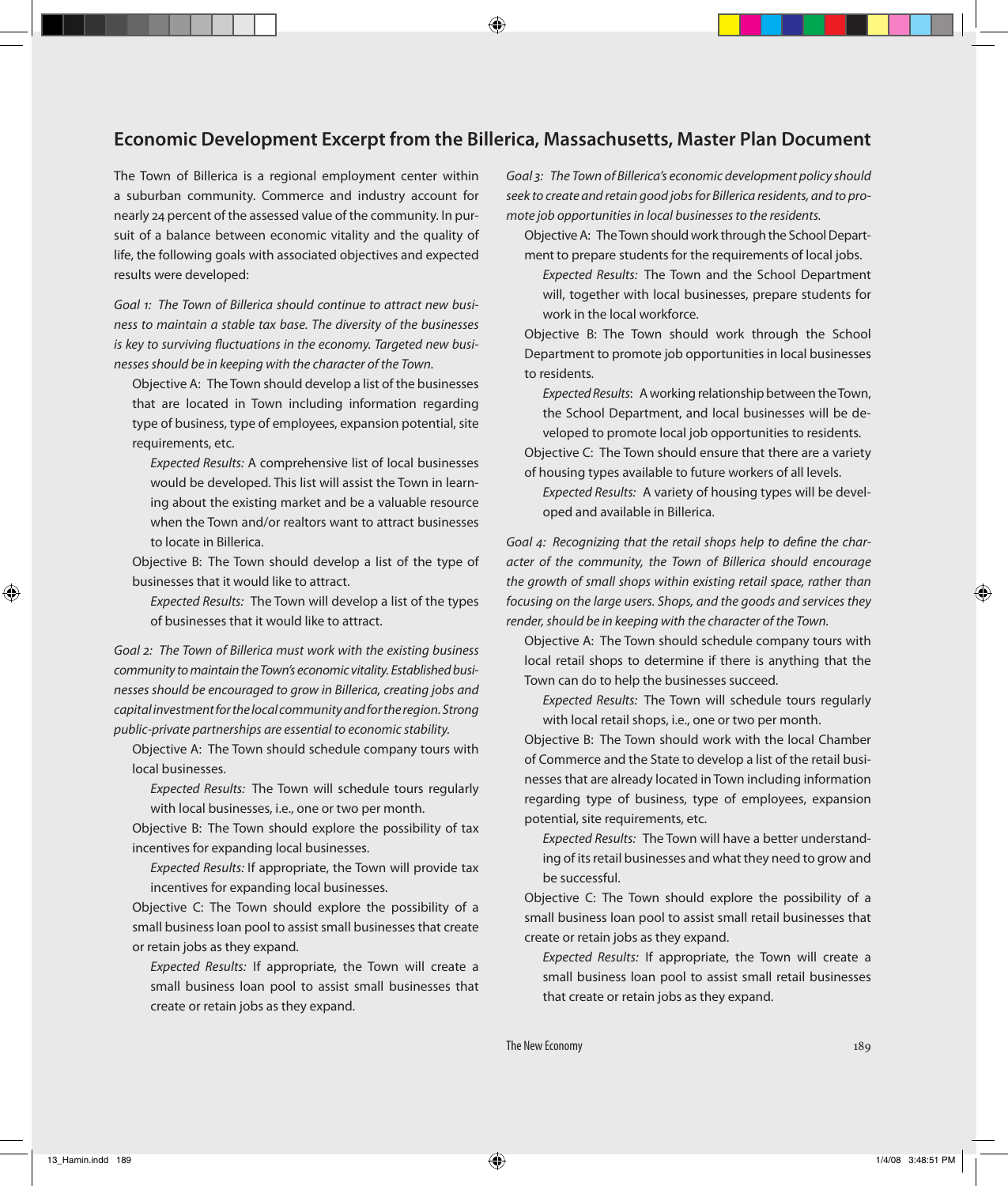participants should have summaries of the findings from the values survey and the visual character study but not the whole study—too much information tends to cause people to focus on details when the intent is to create something that is more holistic.

The above approach is but one of many. It is, however, one that works. Once the initial statement is delivered to the CEDS committee, that statement should be further discussed and refined—fully respecting the point that it truly reflects the perspectives of the community. The committee typically then votes on the vision and presents it to the elected leaders of the community, where it will begin to become incorporated into the civic culture.

#### Goals, Objectives, and Strategic Actions (How Does the Community Get There?)

Once the community establishes its vision, this vision needs to be translated into short- and long-term goals, and objectives that will lead to the achievement of the goals. Goals are broad statements while objectives need to be measurable steps.

Strategic actions are carefully selected approaches that propose responsibility for implementation. Strategic actions to promote economic development usually fall under five major categories:

The first is Locality Development. This set of actions focuses on local processes intended to make the community more attractive to businesses. Typical strategies might involve the community buying and holding prime land for specific types of development; pre-clearing industrial sites; building speculative buildings; creating flexible and performance-based zoning; and streamlining the permitting process.

The second set of action steps focuses on Business Development. Strategies here are aimed at making it easy for business to develop and prosper. Most of these strategies are typically geared toward small businesses. These might include Business Assistance Centers that specialize in business planning, identifying financial programs, group marketing, promotion programs, and some product development expertise. Incubators are another form of business development where several small businesses can co-locate in one space, share common office facilities, and share resources at relatively low cost.

The third area of action steps often focus on Human Resource Development. Typically, strategies are aimed at employment and training such as creating "first source agreements" with businesses which give local people first preference for jobs in exchange for local government help in some other way (a tax break for example). Customized training or developing skill banks also falls within this group.

The fourth type of action steps consist of creating Financial Resources and Incentives. More and more communities are exploring the possibility of creating innovative tax incentives as a way to promote desired commercial and economic development. These incentive tools include negotiated tax agreements and multi-year tax abatements. Tax abatement financing is attractive since it is virtually the only finance tool available at the sole discretion of local government. Tax abatements might be given to businesses to offset property, sale, or inventory taxes. For a neighborhood or group of parcels where redevelopment is especially desired, communities may want to establish tax increment financing.

Another local financing strategy now being used by some communities creates a local revolving loan fund or capital bank, often undertaken by forming a strong partnership that brings together public funds (such as government grants), private funds (such as commercial banks and private corporations), and nonprofits (such as foundations). The passage and subsequent utilization of the Community Reinvestment Act ) requires banks to be players in "community development" within the communities in which they are located. They can contribute funds directly (make loans) or indirectly (make grants or loans to community development corporations or revolving loan programs that focus on community development) within their jurisdiction.

The fifth group of action steps that can result from a community's vision relates to Business Retention and Attraction. There are six basic elements in the implementation of a Business Retention and Attraction Program:

- Presenting a package of good basic information about the community and what it offers business: Community Information.
- Meeting with and maintaining regular contact with entities such as state economic development agencies (this is where some businesses seek data when they are considering moving or seeking assistance): Sales Representation.
- Working with existing businesses in the community to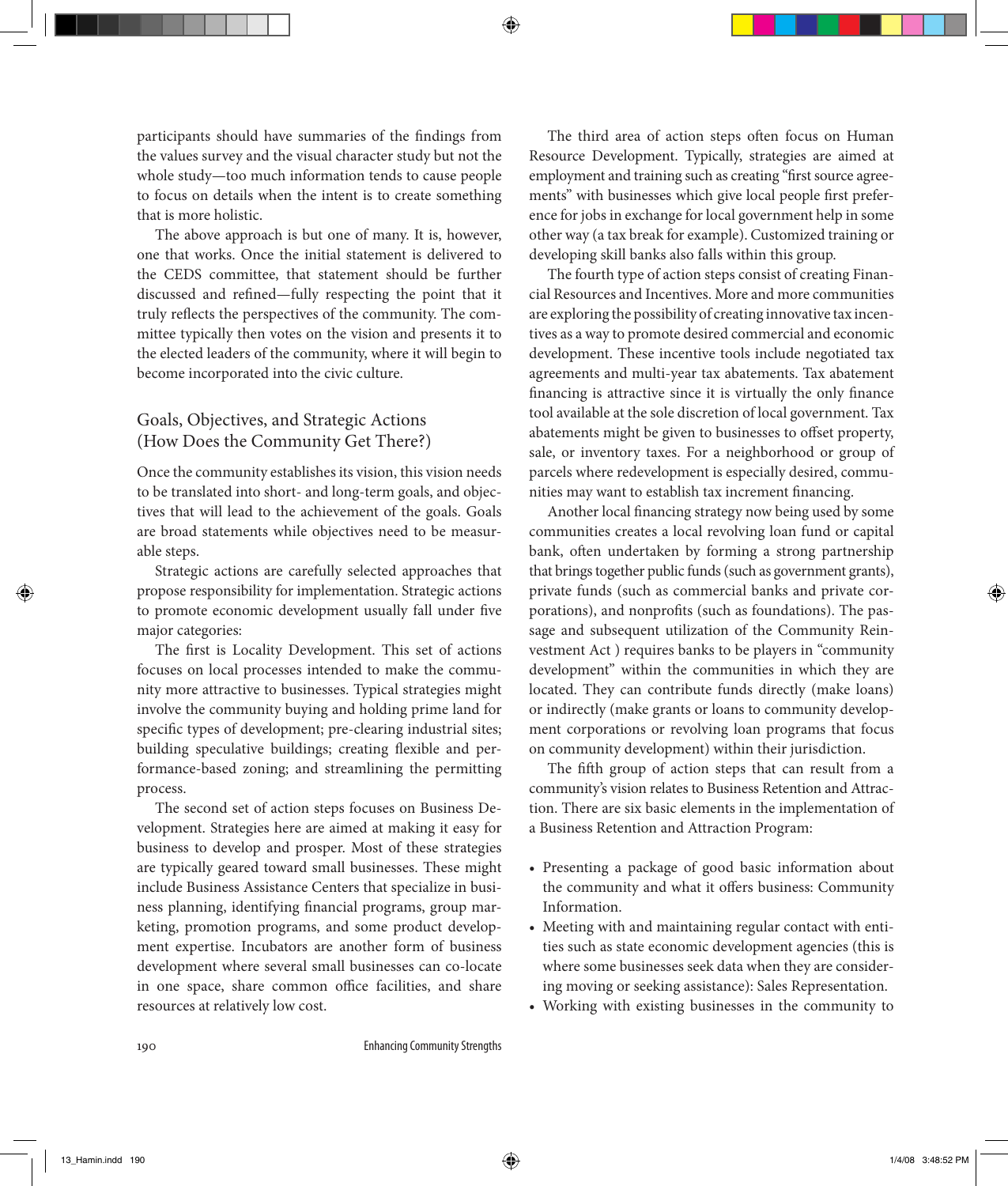#### **Tax Increment Financing**

Tax increment financing is a technique used to disperse the cost of development to those government agencies that will benefit from the increased tax base that a TIF project will generate. First a TIF area needs to be defined by the TIF authority. The assessed property valuation of this area is frozen for a specific period of time (usually ranging from ten to twenty-five years). This frozen value is referred to as the "tax increment base value," and it remains the same for the life of the project. The TIF authority then uses its powers of land assembly, sale, site clearance, infrastructure developments, etc. to improve the district and make it more attractive to business and developers.

Once the land has been secured by the TIF authority, it is usually sold to a real estate developer, who is responsible for attracting business to the district. As private investment begins to accumulate, the assessed valuation and corresponding property taxes generated by the district increase. However, this increase is not channeled to the taxing body (the Town). Instead, this revenue is earmarked for the TIF authority and is used to finance any debt that the authority accumulated when making improvements to the district. The difference between the "tax increment base value" and the assessed value after development is known as the "tax increment".

There are two basic ways for the TIF authority to raise the initial monies needed to finance the infrastructure improvements. First, the authority can pay for improvements as they go, using the tax increment from the previous year. This method can be quite slow as development may occur only gradually. However, the authority does not need to issue bonds, thus reducing the risk of the project. The second financing method, which is more common, is the issuance of bonds (either general obligation bonds or revenue bonds). These bonds give the authority an immediate means of financing a TIF project. The issuance of bonds entails a higher risk. If development fails to occur or does not reach expected levels, it will be difficult to pay off the bond issues. Thus there is a trade-off between the higher risk of using bonds and the increased speed of development.

assure them that they are wanted, and assisting them to stay and grow: Business Visitation.

- Establishing both a single point of contact and a welcoming committee for businesses interested in moving to the community: Ambassadors.
- Being ready to act quickly and without confusion—for businesses time is money, delay is costly and a waste of money: Quick Action.
- Sustaining the program over time. Progress is often incremental, and like interest it compounds if the principal is not withdrawn: Maintenance of Effort.

Finally, there is one other aspect of a community's industrial plan that requires additional careful thought: Who will oversee the implementation of the plan? We raise this issue because, too frequently, the answer is no one! We urge communities to look to forming an industrial development committee or commission with the charge of overseeing the economic base of the community.

#### Evaluation (How Is the Community Doing?)

We end with the question of how communities can track whether their efforts at economic development have been successful. In order for communities to evaluate and measure the success of their efforts, they will need to define indicators and performance measures for success, and design a process to evaluate progress and outcomes against stated goals. An *indicator* is a measure or a set of measures that describes a complex social, economic, or physical reality. A list of suggested indicators is included in the book's appendix. A *measure* is one data point that acts as a gauge to tell us how well or poorly we are doing with respect to an indicator. Measures use quantifiable data, preferably collected over time, to identify trends and assess whether conditions are improving, staying steady, or deteriorating. Measures used will change over time to reflect relevance, availability of new data, and developments in society.

Criteria used to select measures include:

- Relevance and impact: Is the indicator associated with one or more issues which people care about and which have meaningful policy impacts?
- Validity and availability: Are the measures objective, statistically defensible, and credible? Is the data verifiable and easily and affordably reproducible for future reports?

The New Economy 191